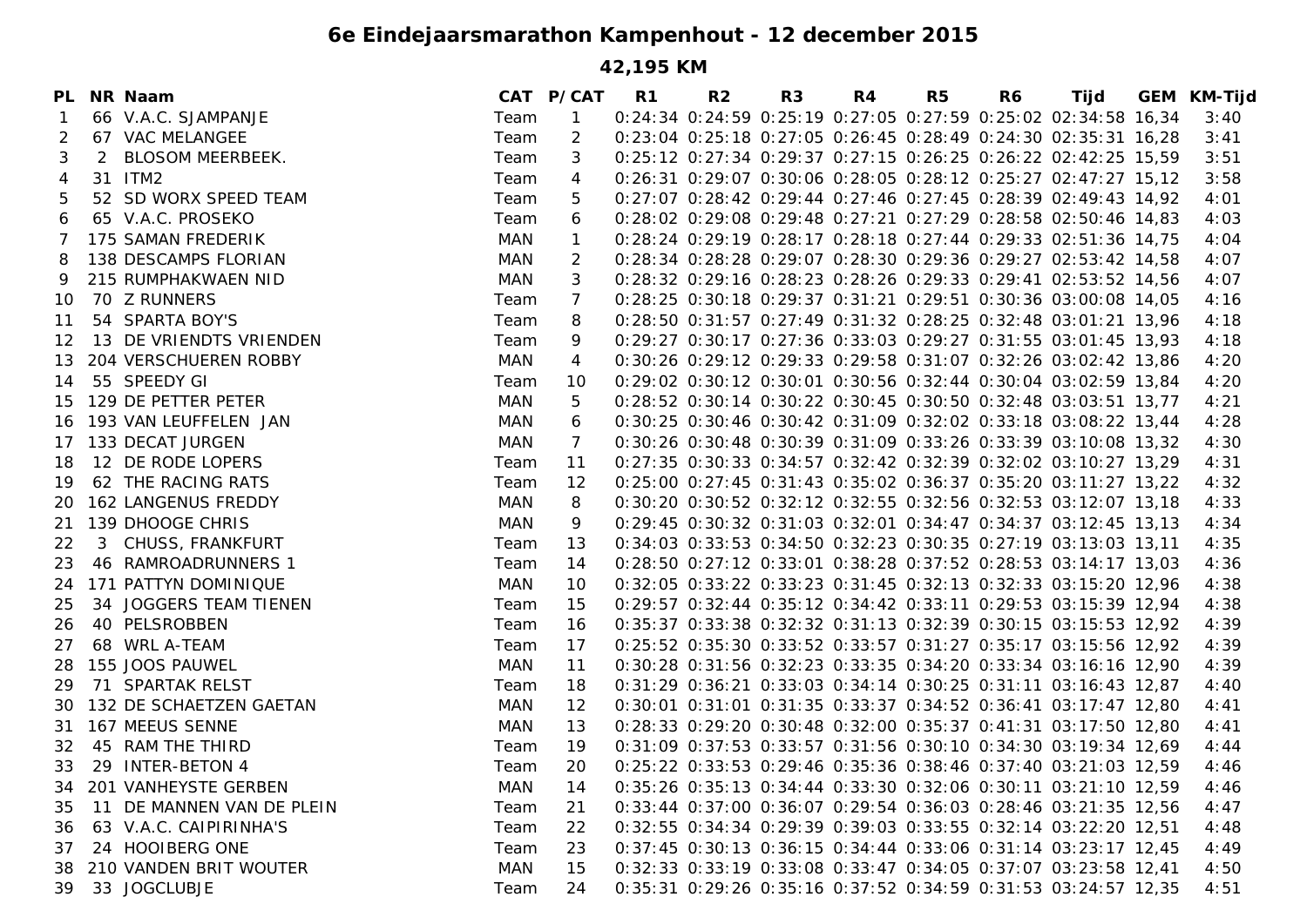|    |              | PL NR Naam                            |            | CAT P/CAT      | R1 | R2 | R <sub>3</sub> | R4 | R <sub>5</sub> | R6 | Tijd                                                                   | GEM KM-Tijd |
|----|--------------|---------------------------------------|------------|----------------|----|----|----------------|----|----------------|----|------------------------------------------------------------------------|-------------|
| 40 |              | 64 V.A.C. MOJITO'S                    | Team       | 25             |    |    |                |    |                |    | 0:34:34 0:30:49 0:30:19 0:39:09 0:37:29 0:32:47 03:25:07 12,34         | 4:52        |
|    |              | 41 124 DE CUYPER IVAN                 | <b>MAN</b> | 16             |    |    |                |    |                |    | 0:30:28 0:31:45 0:32:43 0:34:29 0:38:09 0:38:22 03:25:56 12,29         | 4:53        |
|    |              | 42 172 PEETERMANS WILLY               | MAN        | 17             |    |    |                |    |                |    | 0:33:10 0:34:04 0:34:24 0:34:04 0:34:46 0:36:00 03:26:28 12,26         | 4:54        |
| 43 |              | 111 BRUYNINCKX DAVID                  | MAN        | 18             |    |    |                |    |                |    | 0:32:40 0:33:52 0:33:11 0:33:34 0:35:35 0:38:36 03:27:28 12,20         | 4:55        |
| 44 |              | 17 FRANKI CONSTRUCT 2                 | Team       | 26             |    |    |                |    |                |    | 0:33:01 0:33:16 0:39:15 0:35:05 0:34:25 0:32:27 03:27:28 12,20         | 4:55        |
| 45 |              | 58 TEAM WEIT                          | Team       | 27             |    |    |                |    |                |    | 0:34:17 0:29:53 0:42:43 0:36:35 0:30:36 0:33:29 03:27:33 12,20         | 4:55        |
| 46 |              | 47 ROBA DERDE JEUGD                   | Team       | 28             |    |    |                |    |                |    | 0:39:51 0:33:25 0:33:28 0:33:32 0:32:24 0:35:04 03:27:44 12,19         | 4:55        |
| 47 |              | 25 HOOIBERG SECOND                    | Team       | 29             |    |    |                |    |                |    | 0:31:43 0:36:15 0:38:02 0:38:34 0:31:50 0:31:28 03:27:53 12,18         | 4:56        |
| 48 |              | 110 BRAEKMAN DAVY                     | MAN        | 19             |    |    |                |    |                |    | 0:32:08 0:33:28 0:33:18 0:32:26 0:35:46 0:40:50 03:27:55 12,18         | 4:56        |
| 49 |              | 205 VERSMISSEN ROB                    | MAN        | 20             |    |    |                |    |                |    | 0:32:45 0:33:16 0:33:25 0:35:40 0:36:43 0:36:35 03:28:25 12:15         | 4:56        |
| 50 |              | 202 VERBRUGGEN XAVIER                 | MAN        | 21             |    |    |                |    |                |    | 0:35:22 0:35:22 0:34:12 0:33:56 0:34:26 0:35:36 03:28:54 12,12         | 4:57        |
| 51 |              | 102 AMELOOT FREDERIK                  | MAN        | 22             |    |    |                |    |                |    | 0:35:00 0:35:10 0:34:38 0:34:01 0:35:50 0:34:39 03:29:17 12,10         | 4:58        |
| 52 |              | 51 SCHATJES VAN PATATJES              | Team       | 30             |    |    |                |    |                |    | 0:43:31 0:30:28 0:31:10 0:39:08 0:33:28 0:32:26 03:30:11 12,05         | 4:59        |
| 53 |              | 36 KEEP ON RUNNING                    | Team       | 31             |    |    |                |    |                |    | 0:29:19 0:33:59 0:44:31 0:36:21 0:31:41 0:35:00 03:30:50 12,01         | 5:00        |
| 54 |              | 10 DE KONIJNEN                        | Team       | 32             |    |    |                |    |                |    | 0:27:47 0:33:53 0:35:14 0:42:13 0:34:14 0:38:04 03:31:25 11,97         | 5:01        |
| 55 |              | 48 ROGEEKES                           | Team       | 33             |    |    |                |    |                |    | 0:34:04 0:30:18 0:40:08 0:40:58 0:33:58 0:32:24 03:31:50 11,95         | 5:01        |
| 56 |              | 59 THE BEER RUNNERS                   | Team       | 34             |    |    |                |    |                |    | 0:42:46 0:37:37 0:29:44 0:34:22 0:34:49 0:32:36 03:31:53 11,95         | 5:01        |
| 57 |              | 27 INTER-BETON 2                      | Team       | 35             |    |    |                |    |                |    | 0:32:48 0:35:55 0:29:43 0:31:20 0:39:51 0:42:41 03:32:18 11,93         | 5:02        |
| 58 |              | 53 SINIKLAU                           | Team       | 36             |    |    |                |    |                |    | 0:37:06 0:38:50 0:32:58 0:35:03 0:34:41 0:33:52 03:32:30 11,91         | 5:02        |
| 59 |              | 44 RAM II                             | Team       | 37             |    |    |                |    |                |    | 0:30:10 0:36:39 0:37:01 0:38:40 0:34:19 0:37:13 03:34:02 11,83         | 5:04        |
| 60 |              | 173 POULUSSEN ERWIN                   | <b>MAN</b> | 23             |    |    |                |    |                |    | 0:35:15 0:35:11 0:35:15 0:35:52 0:36:10 0:36:59 03:34:42 11,79         | 5:05        |
| 61 |              | 163 LEJEUNE CHRISTOPHE                | MAN        | 24             |    |    |                |    |                |    | 0:37:01 0:35:49 0:35:10 0:35:23 0:35:58 0:35:36 03:34:58 11,78         | 5:06        |
|    |              | 62 187 VAN DE VELDE DIMITRI           | MAN        | 25             |    |    |                |    |                |    | 0:31:08 0:34:04 0:34:16 0:37:04 0:38:56 0:39:55 03:35:22 11,76         | 5:06        |
|    |              | 63 135 DEL'HAYE GEERT                 | MAN        | 26             |    |    |                |    |                |    | 0:35:40 0:36:30 0:37:01 0:36:26 0:36:45 0:33:20 03:35:42 11,74         | 5:07        |
| 64 |              | 30 ITM 1                              | Team       | 38             |    |    |                |    |                |    | 0:35:05 0:32:57 0:33:17 0:32:24 0:39:47 0:43:09 03:36:39 11,69         | 5:08        |
| 65 |              | 192 VAN LEEMPUT LUC                   | MAN        | 27             |    |    |                |    |                |    | 0:36:31 0:36:24 0:35:15 0:35:38 0:35:46 0:37:42 03:37:16 11,65         | 5:09        |
| 66 |              | 61 THE RABBITS                        | Team       | 39             |    |    |                |    |                |    | 0:37:24 0:30:19 0:34:44 0:46:00 0:34:04 0:35:19 03:37:50 11,62         | 5:10        |
| 67 |              | 130 DE PROOST PATRICIA                | VRO        | $\overline{1}$ |    |    |                |    |                |    | 0:35:40 0:36:35 0:36:56 0:36:40 0:36:32 0:36:01 03:38:24 11,59         | 5:11        |
| 68 |              | 159 KLOEK PATRICK                     | MAN        | 28             |    |    |                |    |                |    | 0:35:41 0:36:28 0:36:51 0:36:38 0:36:45 0:36:01 03:38:25 11,59         | 5:11        |
| 69 | 41           | POLE-POLE 1                           | Team       | 40             |    |    |                |    |                |    | 0:36:52 0:33:31 0:37:10 0:41:40 0:37:16 0:32:05 03:38:34 11.58         | 5:11        |
| 70 | $\mathbf{1}$ | <b>ARTOOS</b>                         | Team       | 41             |    |    |                |    |                |    | 0:38:59 0:27:42 0:27:28 0:39:07 0:48:55 0:36:56 03:39:06 11,55         | 5:12        |
| 71 |              | 5 DE DARTELE HINDES                   | Team       | 42             |    |    |                |    |                |    | 0:36:16 0:33:09 0:31:06 0:39:11 0:39:33 0:40:05 03:39:19 11,54         | 5:12        |
|    |              | 72 18 FRANKI CONSTRUCT 3              | Team       | 43             |    |    |                |    |                |    | 0:39:00 0:35:18 0:32:53 0:33:35 0:38:23 0:40:35 03:39:44 11,52         | 5:12        |
|    |              | 73 21 GESHAALOPERS DAMES TEAM         | Team       |                |    |    |                |    |                |    | 44 0:34:23 0:36:23 0:35:30 0:36:47 0:40:34 0:37:01 03:40:38 11,47 5:14 |             |
| 74 |              | 20 GESHAALOPERS                       | Team       | 45             |    |    |                |    |                |    | 0:26:56 0:40:05 0:41:40 0:42:53 0:32:27 0:36:49 03:40:51 11,46         | 5:14        |
|    |              | 75 189 VAN DER VLIES MARK             | <b>MAN</b> | 29             |    |    |                |    |                |    | 0:34:58 0:36:12 0:36:48 0:36:41 0:37:53 0:38:29 03:41:01 11,45         | 5:14        |
|    |              | 76 154 HUYGH VINCENT                  | MAN        | 30             |    |    |                |    |                |    | 0:37:21 0:36:07 0:36:57 0:36:31 0:38:00 0:36:23 03:41:20 11,44         | 5:15        |
| 77 |              | 6 DE GEZONDE VRIENDEN VD BURGEMEESTER | Team       | 46             |    |    |                |    |                |    | 0:36:50 0:33:40 0:38:54 0:32:56 0:37:25 0:41:44 03:41:28 11,43         | 5:15        |
|    |              | 78 185 VAN BRUSSEL BART               | <b>MAN</b> | 31             |    |    |                |    |                |    | 0:36:59 0:37:49 0:37:06 0:37:15 0:35:34 0:37:22 03:42:04 11,40         | 5:16        |
|    |              | 79 150 GRIETEN BRECHT                 | MAN        | 32             |    |    |                |    |                |    | 0:35:28 0:35:03 0:34:27 0:35:22 0:36:57 0:45:02 03:42:19 11,39         | 5:16        |
| 80 |              | 28 INTER-BETON 3                      | Team       | 47             |    |    |                |    |                |    | 0:30:37 0:31:47 0:38:48 0:40:41 0:39:43 0:41:27 03:43:03 11,35         | 5:17        |
| 81 |              | 32 JC DIJLEVALLEI                     | Team       | 48             |    |    |                |    |                |    | 0:34:56 0:35:52 0:37:28 0:37:31 0:36:01 0:41:16 03:43:04 11,35         | 5:17        |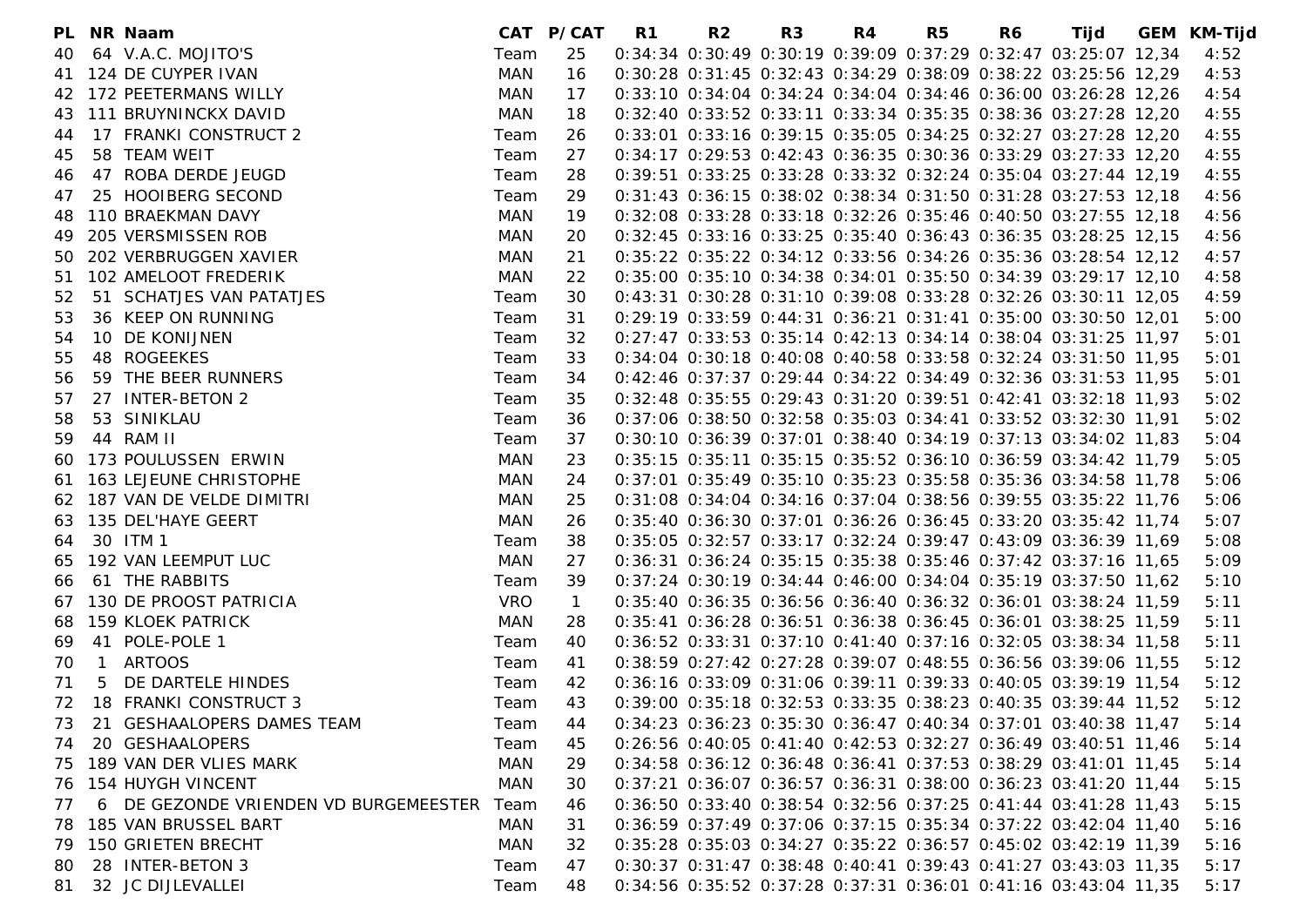| PL |       | NR Naam                        |            | CAT P/CAT | R1 | R <sub>2</sub> | R <sub>3</sub> | R4 | R5 | R6 | Tijd                                                              | GEM KM-Tijd |
|----|-------|--------------------------------|------------|-----------|----|----------------|----------------|----|----|----|-------------------------------------------------------------------|-------------|
| 82 |       | 137 DEPOORTER WIM              | MAN        | 33        |    |                |                |    |    |    | 0:35:19 0:35:21 0:35:19 0:36:31 0:38:45 0:42:03 03:43:18 11,34    | 5:18        |
| 83 |       | 39 OLD DIEGEM                  | Team       | 49        |    |                |                |    |    |    | 0:32:16 0:37:49 0:41:34 0:37:20 0:36:49 0:37:42 03:43:30 11,33    | 5:18        |
|    |       | 84 156 JORISSEN JOHAN          | MAN        | 34        |    |                |                |    |    |    | 0:36:42 0:37:00 0:37:27 0:36:55 0:37:41 0:38:07 03:43:52 11,31    | 5:18        |
| 85 |       | 105 BATSLÉ MIGUEL              | MAN        | 35        |    |                |                |    |    |    | 0:35:55 0:35:18 0:35:15 0:36:20 0:38:31 0:43:09 03:44:27 11,28    | 5:19        |
| 86 |       | 218 SMET BART                  | MAN        | 36        |    |                |                |    |    |    | 0:36:41 0:37:37 0:37:09 0:37:57 0:38:06 0:37:21 03:44:51 11,26    | 5:20        |
|    |       | 87 148 GOORIS BART             | MAN        | 37        |    |                |                |    |    |    | 0:36:12 0:35:43 0:36:26 0:37:40 0:39:18 0:39:49 03:45:07 11,25    | 5:20        |
| 88 |       | 4 CITYLIFE ROADRUNNERS         | Team       | 50        |    |                |                |    |    |    | 0:40:36 0:44:49 0:37:10 0:34:06 0:33:57 0:34:58 03:45:36 11,22    | 5:21        |
| 89 |       | 131 DE ROECK BART              | MAN        | 38        |    |                |                |    |    |    | 0:32:48 0:34:32 0:35:04 0:37:31 0:41:43 0:44:44 03:46:23 11,18    | 5:22        |
| 90 |       | 123 DE CLERCQ GUIDO            | MAN        | 39        |    |                |                |    |    |    | 0:34:28 0:36:29 0:36:24 0:37:26 0:40:23 0:41:33 03:46:44 11,17    | 5:22        |
| 91 |       | 42 POLE-POLE 2                 | Team       | 51        |    |                |                |    |    |    | 0:44:34 0:35:27 0:40:44 0:35:19 0:34:37 0:36:20 03:47:01 11.15    | 5:23        |
|    |       | 92 151 HAUSTRATE FRED          | MAN        | 40        |    |                |                |    |    |    | 0:37:43 0:39:01 0:40:22 0:36:14 0:36:59 0:36:58 03:47:17 11,14    | 5:23        |
| 93 | 7     | DE HOOIBERGVRIENDEN            | Team       | 52        |    |                |                |    |    |    | 0:46:37 0:37:18 0:36:43 0:36:44 0:36:09 0:34:25 03:47:54 11,11    | 5:24        |
| 94 | 8     | DE KARABINIERS                 | Team       | 53        |    |                |                |    |    |    | 0:39:14 0:42:05 0:35:14 0:37:52 0:39:30 0:35:04 03:48:58 11,06    | 5:26        |
| 95 |       | 114 CALDERS RUDY               | MAN        | 41        |    |                |                |    |    |    | 0:34:47 0:35:04 0:36:45 0:38:18 0:39:45 0:44:42 03:49:22 11,04    | 5:26        |
|    |       | 96 178 SIMONS STEVE            | MAN        | 42        |    |                |                |    |    |    | 0:36:54 0:38:13 0:38:49 0:38:10 0:39:47 0:38:38 03:50:31 10,98    | 5:28        |
|    |       | 97 119 CLAEREBOUDT JAN         | MAN        | 43        |    |                |                |    |    |    | 0:36:55 0:38:15 0:38:58 0:38:16 0:39:32 0:38:46 03:50:42 10,97    | 5:28        |
| 98 |       | 43 PURE LUKS                   | Team       | 54        |    |                |                |    |    |    | 0:36:23 0:34:07 0:44:17 0:35:40 0:44:43 0:35:39 03:50:49 10,97    | 5:28        |
|    |       | 99 179 SLOOTMANS GUNTER        | MAN        | 44        |    |                |                |    |    |    | 0:36:34 0:37:14 0:37:26 0:38:07 0:41:41 0:40:35 03:51:36 10,93    | 5:29        |
|    |       | 100 142 DUPON SVEN             | MAN        | 45        |    |                |                |    |    |    | 0:36:46 0:37:41 0:37:05 0:37:56 0:38:17 0:44:37 03:52:22 10,90    | 5:30        |
|    |       | 101 104 BAPTISTE THIBAUT       | MAN        | 46        |    |                |                |    |    |    | 0:32:17 0:35:42 0:36:14 0:39:28 0:42:17 0:46:56 03:52:52 10,87    | 5:31        |
|    |       | 102 214 PAUWELS ROBIN          | MAN        | 47        |    |                |                |    |    |    | 0:38:10 0:39:30 0:39:14 0:39:04 0:38:38 0:38:39 03:53:14 10,85    | 5:32        |
|    |       | 103 121 CULOT JEAN-MARC        | MAN        | 48        |    |                |                |    |    |    | 0:34:55 0:35:59 0:36:25 0:37:28 0:41:27 0:47:19 03:53:34 10,84    | 5:32        |
|    |       | 104 213 LEMMENS MICHEL         | MAN        | 49        |    |                |                |    |    |    | 0:38:07 0:39:36 0:39:08 0:39:05 0:38:43 0:39:13 03:53:51 10,83    | 5:33        |
|    |       | 105 149 GRANDMONT SABINE       | <b>VRO</b> | 2         |    |                |                |    |    |    | 0:36:02 0:36:22 0:38:11 0:38:31 0:40:33 0:44:47 03:54:26 10,80    | 5:33        |
|    |       | 106 207 VYNCKE JAN             | <b>MAN</b> | 50        |    |                |                |    |    |    | 0:36:02 0:36:25 0:38:10 0:38:31 0:40:30 0:45:00 03:54:37 10,79    | 5:34        |
|    |       | 107 26 INTER-BETON 1           | Team       | 55        |    |                |                |    |    |    | 0:42:47 0:40:01 0:38:04 0:38:11 0:37:29 0:38:31 03:55:03 10,77    | 5:34        |
|    |       | 108 113 BURMS THIJS            | MAN        | 51        |    |                |                |    |    |    | 0:35:46 0:36:53 0:37:28 0:39:22 0:42:11 0:44:15 03:55:56 10,73    | 5:35        |
|    |       | 109 212 JACOBS JEF             | MAN        | 52        |    |                |                |    |    |    | 0:37:13 0:38:56 0:39:09 0:39:52 0:40:21 0:40:50 03:56:21 10,71    | 5:36        |
|    |       | 110 168 MEYERS BART            | MAN        | 53        |    |                |                |    |    |    | 0:40:11 0:40:29 0:40:21 0:39:24 0:39:37 0:37:08 03:57:11 10,67    | 5:37        |
|    |       | 111 38 OKKEZIEL RUNNING TEAM   | Team       | 56        |    |                |                |    |    |    | 0:39:19 0:36:23 0:43:11 0:41:04 0:38:51 0:38:56 03:57:44 10,65    | 5:38        |
|    |       | 112 180 SPITTAELS DARIANNE     | <b>VRO</b> | 3         |    |                |                |    |    |    | 0:38:09 0:39:06 0:38:43 0:39:17 0:40:00 0:42:51 03:58:05 10,63    | 5:39        |
|    |       | 113 69 WUK EN WADDE            | Team       | 57        |    |                |                |    |    |    | 0:38:52 0:37:53 0:40:16 0:38:48 0:41:57 0:41:00 03:58:46 10,60    | 5:40        |
|    |       | 114 60 THE JACKIES             | Team       | 58        |    |                |                |    |    |    | 0:39:36 0:35:43 0:43:04 0:38:19 0:40:20 0:42:43 03:59:45 10,56    | 5:41        |
|    |       | 115 16 FRANKI CONSTRUCT 1      | Team       |           |    |                |                |    |    |    | 59 0:40:45 0:34:47 0:44:56 0:45:49 0:35:51 0:38:22 04:00:29 10,53 | 5:42        |
|    |       | 116 196 VAN ROEY SIMON         | MAN        | 54        |    |                |                |    |    |    | 0:39:45 0:40:10 0:39:20 0:39:25 0:41:19 0:41:30 04:01:29 10,48    | 5:43        |
|    |       | 117 198 VAN WAES BRIEK         | MAN        | 55        |    |                |                |    |    |    | 0:39:15 0:39:05 0:39:23 0:39:43 0:40:59 0:44:06 04:02:31 10,44    | 5:45        |
|    |       | 118 160 KRYEMADHI BEQIR        | MAN        | 56        |    |                |                |    |    |    | 0:38:39 0:40:00 0:39:06 0:39:55 0:42:58 0:43:16 04:03:53 10,38    | 5:47        |
|    |       | 119 57 T BANKSKE               | Team       | 60        |    |                |                |    |    |    | 0:36:46 0:39:39 0:46:57 0:47:49 0:38:31 0:34:28 04:04:10 10,37    | 5:47        |
|    |       | 120 157 KEPPENS WERNER         | MAN        | 57        |    |                |                |    |    |    | 0:39:53 0:40:32 0:40:34 0:42:23 0:42:51 0:40:33 04:06:46 10,26    | 5:51        |
|    | 121 9 | DE KNOETJOGGERS                | Team       | 61        |    |                |                |    |    |    | 0:32:43 0:33:24 0:38:19 0:47:37 0:48:44 0:47:02 04:07:49 10,22    | 5:52        |
|    |       | 122 14 DE VROUWEN VAN DE PLEIN | Team       | 62        |    |                |                |    |    |    | 0:44:52 0:44:52 0:41:48 0:41:29 0:34:38 0:40:43 04:08:22 10,19    | 5:53        |
|    |       | 123 103 AVAU BENOIT            | MAN        | 58        |    |                |                |    |    |    | 0:39:49 0:39:51 0:40:14 0:41:22 0:43:23 0:45:36 04:10:14 10,12    | 5:56        |